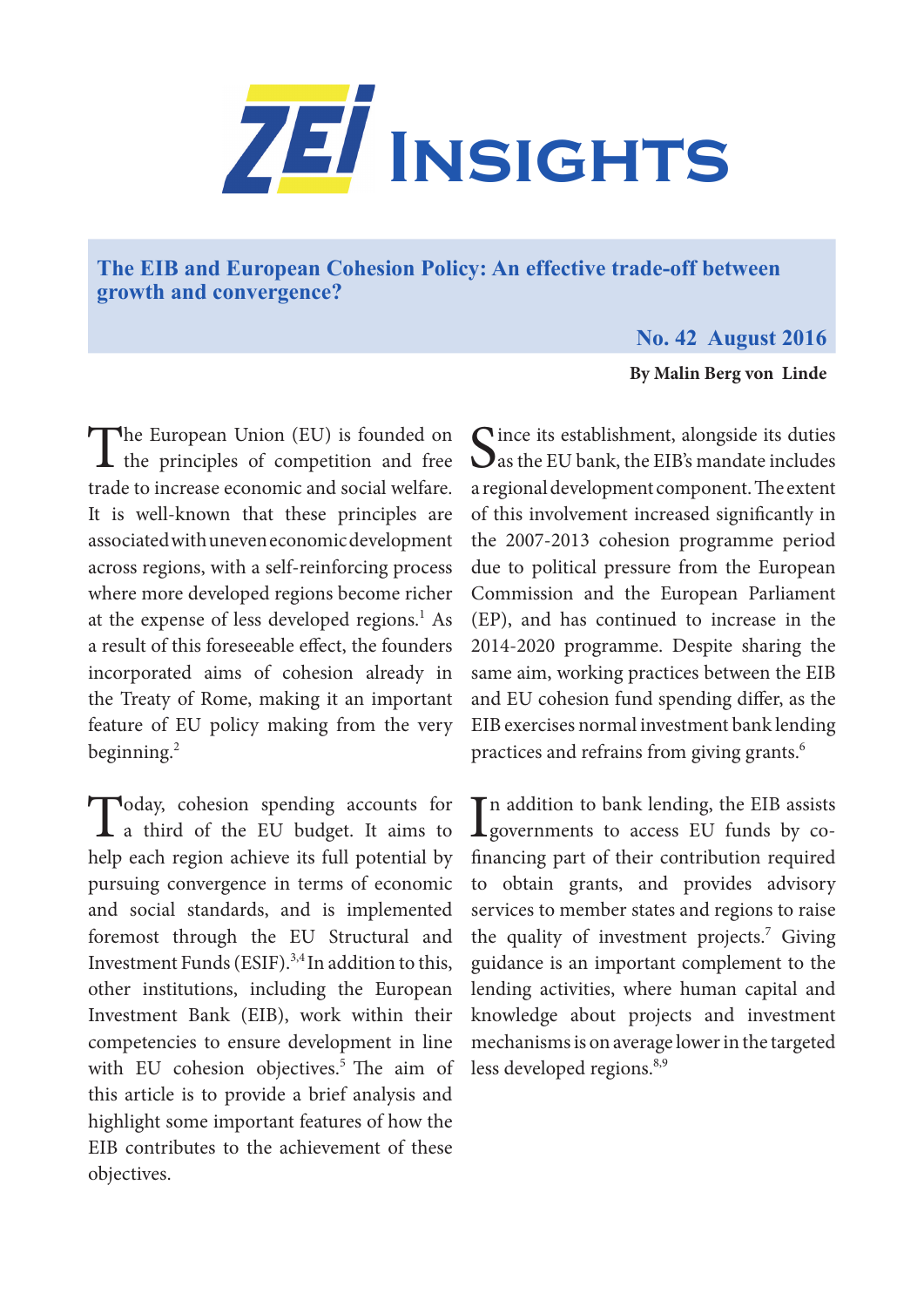Key sectors for EIB cohesion objectives<br>
Kinclude areas of trans-European trans-European networks and sustainable energy, water, waste management, forestry, and food security; small and medium sized enterprises (SMEs) and innovation; education and training; information and communication technology; and municipal lending for improved urban living environments. Due to the significant size of EIB loans, lending to SMEs is done through intermediary banks or public entities.<sup>10</sup>

The role of the EIB in cohesion policy<br>varies greatly across the EU, but so far the expansion of activities seems to increase both in terms of the number of countries and the depths of its investment.<sup>11</sup> Over the last programme period, the EIB support for cohesion objectives amounted to  $\epsilon$ 147 billion.<sup>12</sup> Recently supported projects include the cofinancing of Hungarian investment in the areas of transport, energy and environment<sup>13</sup> worth €500 million, in cooperation with the EU's cohesion funds, €360 million of investments in research and development as well as in information and communication technology in Romania, $14$  investment in educational infrastructure in Hungary, $15$  in Poland's railway infrastructure,<sup>16</sup> and increased support for smaller infrastructure projects concerning the environment in Slovenian municipalities.<sup>17</sup>

In general, EIB activities are regarded<br>as making a significant contribution to n general, EIB activities are regarded cohesion policy objectives by policy makers and officials responsible for implementation in the member state regions. The advisory service is particularly appreciated, and considered to contribute with high added value. In addition to this, a recent Committee of the Regions report argues that the main benefits of involving the EIB in cohesion policy projects is the positive effect on project

quality, encouraging actors to move away from grant dependency cultures and boosting involvement of private investors.<sup>18</sup> However, without questioning the sincerity of the EIB's role in attempting to realise concrete benefits for EU citizens, better insight into this mechanism is necessary.<sup>19</sup>

Latest research shows that there is a crather limited understanding of EIB's effectiveness in the development of regions. Partly due to a lack of aggregate EU level data and partly due to the difficulties of determining causality when means of finance have multiple sources.<sup>20</sup> The unavailable data, which would give analysts and ultimately decision makers a better overview of the efficiency and effectiveness, also presents a problem for monitoring the EIB. In response to this, documentation and data collection over the 2014-2020 programme is required, compared to the previous programme period where it for the EIB in many cases was voluntary.<sup>21</sup>

Along with the increased involvement of the EIB in cohesion policy, weaknesses in the legal framework for such activities have been pointed out. The EIB has a high level of operational autonomy within the EU's institutional system. As a consequence, concerns have been raised about the fact that the EIB is not directly accountable to EU citizens or their representatives. The setup is challenging to say the least; with the hybrid nature of being both an investment bank, having to respect client confidentiality, and as an EU body, having to be accountable to the public. In general, member states have positive views regarding the accountability of EIB activities, but reporting and monitoring activities connected to cohesion objectives is fragmented. $^{22}$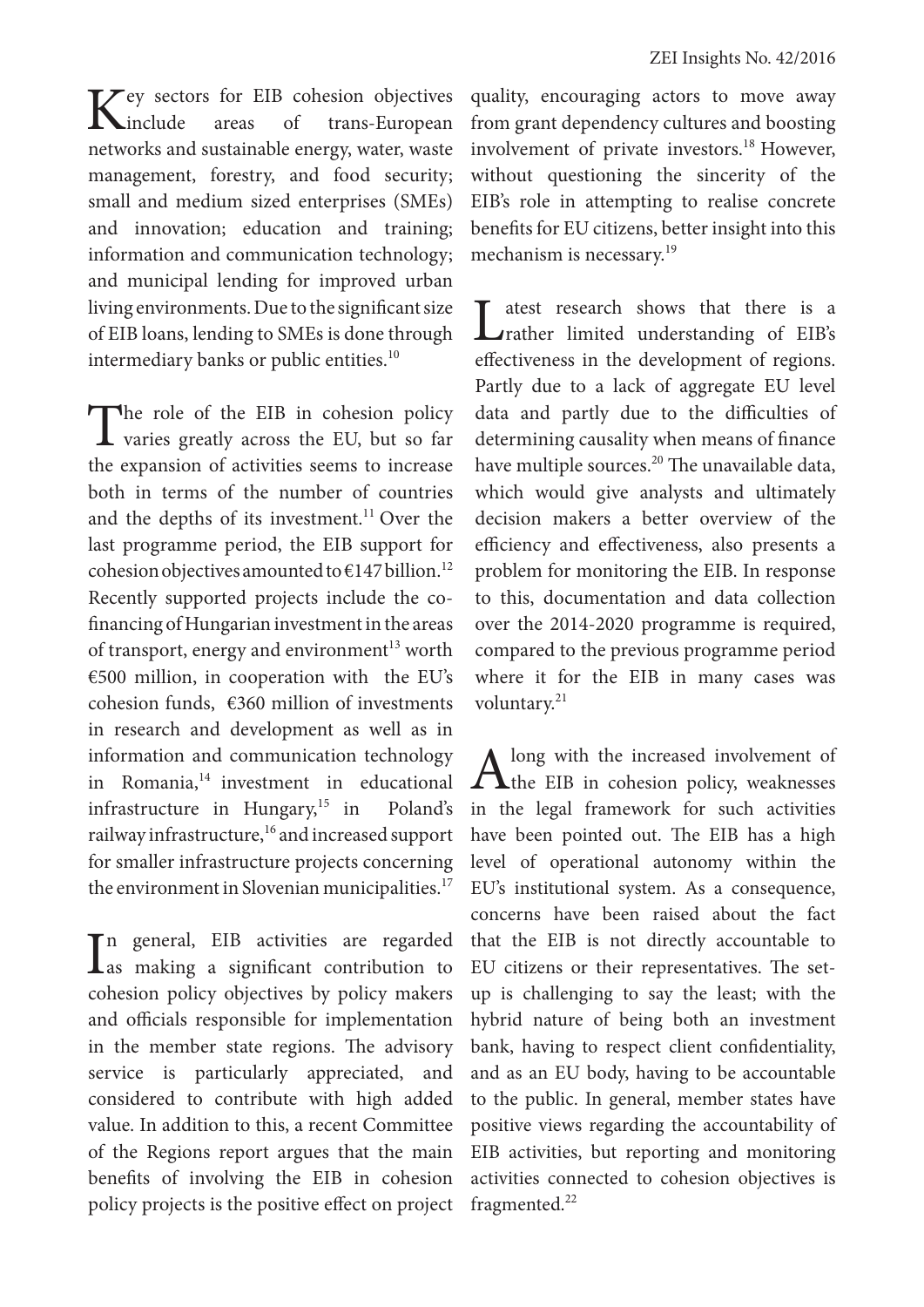$\sum$  Thile there have been significant efforts to improve both accountability and transparency, motions for granting the EP more power to inspect activities have been raised, and the Commission is currently looking into alternative approaches.<sup>23</sup>

 $A<sup>s</sup>$  an actor of significant importance, the EIB has been criticised for a lack of projects in sectors with the greatest development potential such as agricultural, health care, telecommunication, and waterworks. Financially sound projects, those favouring higher profits over the mitigation of environmental consequences, have a greater chance of success in securing funds also within the EIB cohesion framework.<sup>24</sup> Perhaps more alarming however, is the fact that it is not only the EIB or the private sector that seem to neglect social impacts and leave little or no concern for negative externalities: Public institutions, whose main criterion should be development of the target region, also put profit concerns first in many cases. In poorer countries, this is shown by placing emphasis on relatively low cost projects with a greater impact on the economy, with unfortunate heavy burdens on the environment.<sup>25</sup>

The greater involvement of the EIB in<br>
cohesion objectives illustrates an important change of character of cohesion policy in general. What started as a combination of structural and regional policy aimed at reducing economic disparities within the Union, has since the millennium been subordinate to a strategy of growth and competitiveness.<sup>26</sup> With the growing focus of global competiveness, an informal redefinition of key objectives and principles has occurred, and a potential conflict between growth and cohesion has arisen.<sup>27</sup>

A serious problem thus appears to be low<br>
compatibility of the EIB's institutional motivation, including profitability concerns and risk aversion, and the rationale of cohesion policy that encompasses economic convergence.<sup>28</sup>

In the context of the Juncker Plan and the<br>
establishment of the European Fund for n the context of the Juncker Plan and the Strategic Investment (EFSI), the EIB is more important for the EU than ever before. Due to the competing aims of growth and convergence, transparency has to be a key priority for the EIB. Furthermore, a more clearly defined operational framework with a predefined allocation of resources dedicated to cohesion objectives could increase accountability. From the Commission and the EP, better guidelines, clearly separated from the aims of growth and competitiveness, have to be established for accomplishing cohesion objectives. Now, more than ever, it is important to place an even heavier emphasis on ex-post evaluations and analysis to ensure a desired development.

Despite difficulties in implementing such measures in practice, and the questionable compatibility of the EIB's legal mandate with the political aims of cohesion policy, this discussion should be part of the solution to the problematic trade-off between growth and convergence, efficiency and equality.

**Malin Berg von Linde** *is a ZEI Fellow, "MES Class of 2016".*